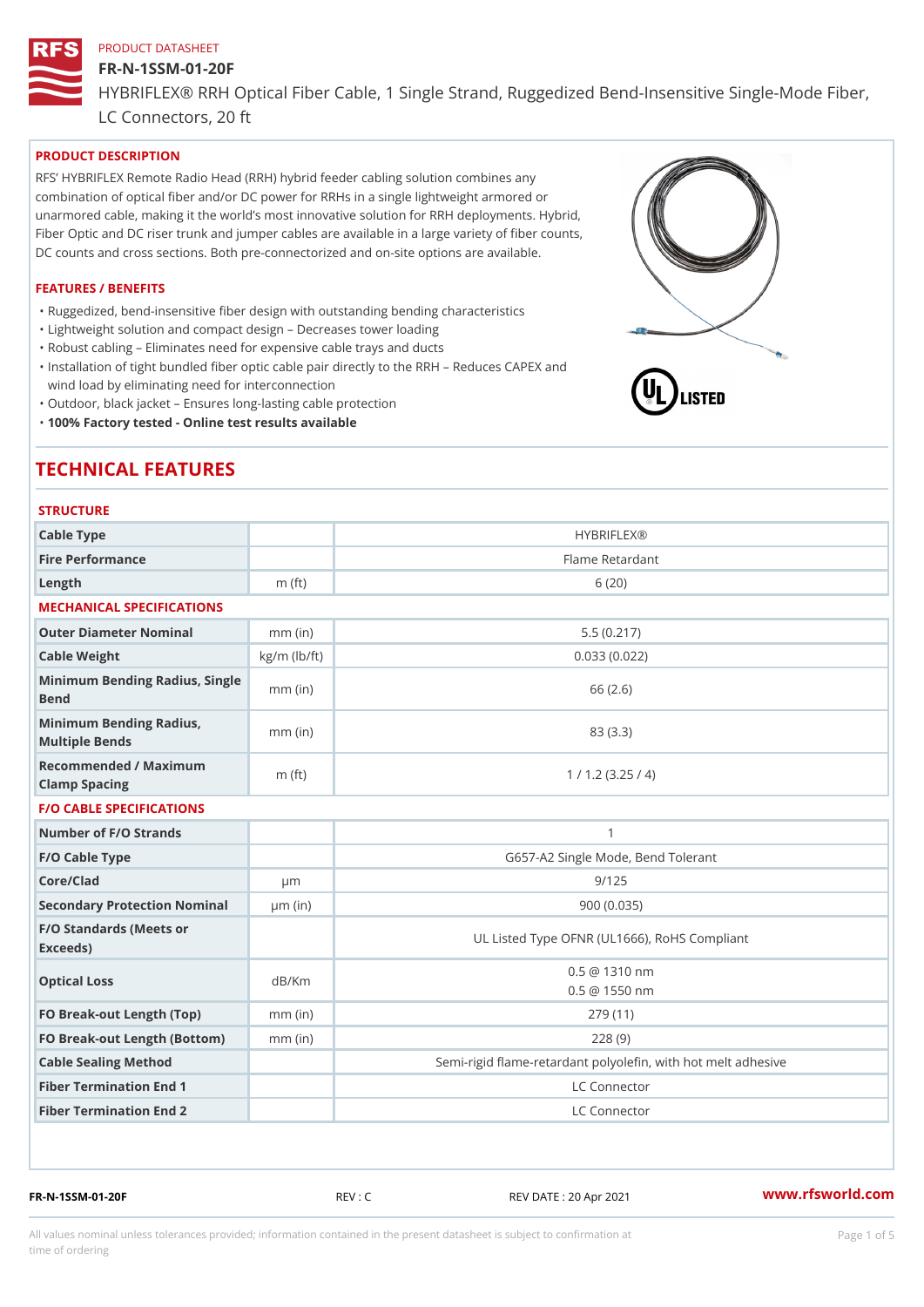## FR-N-1SSM-01-20F

HYBRIFLEX® RRH Optical Fiber Cable, 1 Single Strand, Ruggedized Be LC Connectors, 20 ft

| CABLE JACKET                                    |                             |                                             |  |  |  |  |
|-------------------------------------------------|-----------------------------|---------------------------------------------|--|--|--|--|
| UV-Protection Individual and<br>External Jacket |                             | Yes                                         |  |  |  |  |
| Jacket Material                                 |                             | Flame Retardant, Indoor/Outdoor, PVC, Black |  |  |  |  |
| TESTING AND ENVIRONMENTAL                       |                             |                                             |  |  |  |  |
| Storage Temperature                             | $^{\circ}$ C ( $^{\circ}$ F | $-40$ to $70$ ( $-40$ to $158$ )            |  |  |  |  |
| Operation Temperature                           | $^{\circ}$ C ( $^{\circ}$ F | $-40$ to 65 ( $-40$ to 149)                 |  |  |  |  |
| Installation Temperature                        | $^{\circ}$ C ( $^{\circ}$ F | $-20$ to 65 ( $-4$ to 149)                  |  |  |  |  |
| Jacket Specifications                           |                             | UL 1666                                     |  |  |  |  |

## EXTERNAL DOCUMENT LINKS

NOTES

Installation Guidelwinessad QuickShip 2.0 Program [Informa](http://www.rfsworld.com/images/hybriflex/quickship_program_2.pdf)tion: On-line Factory Te[s](https://www.rfsworld.com/pictures/userfiles/programs/AAST Latest Version.zip)teResults:

FR-N-1SSM-01-20F REV : C REV DATE : 20 Apr 2021 [www.](https://www.rfsworld.com)rfsworld.com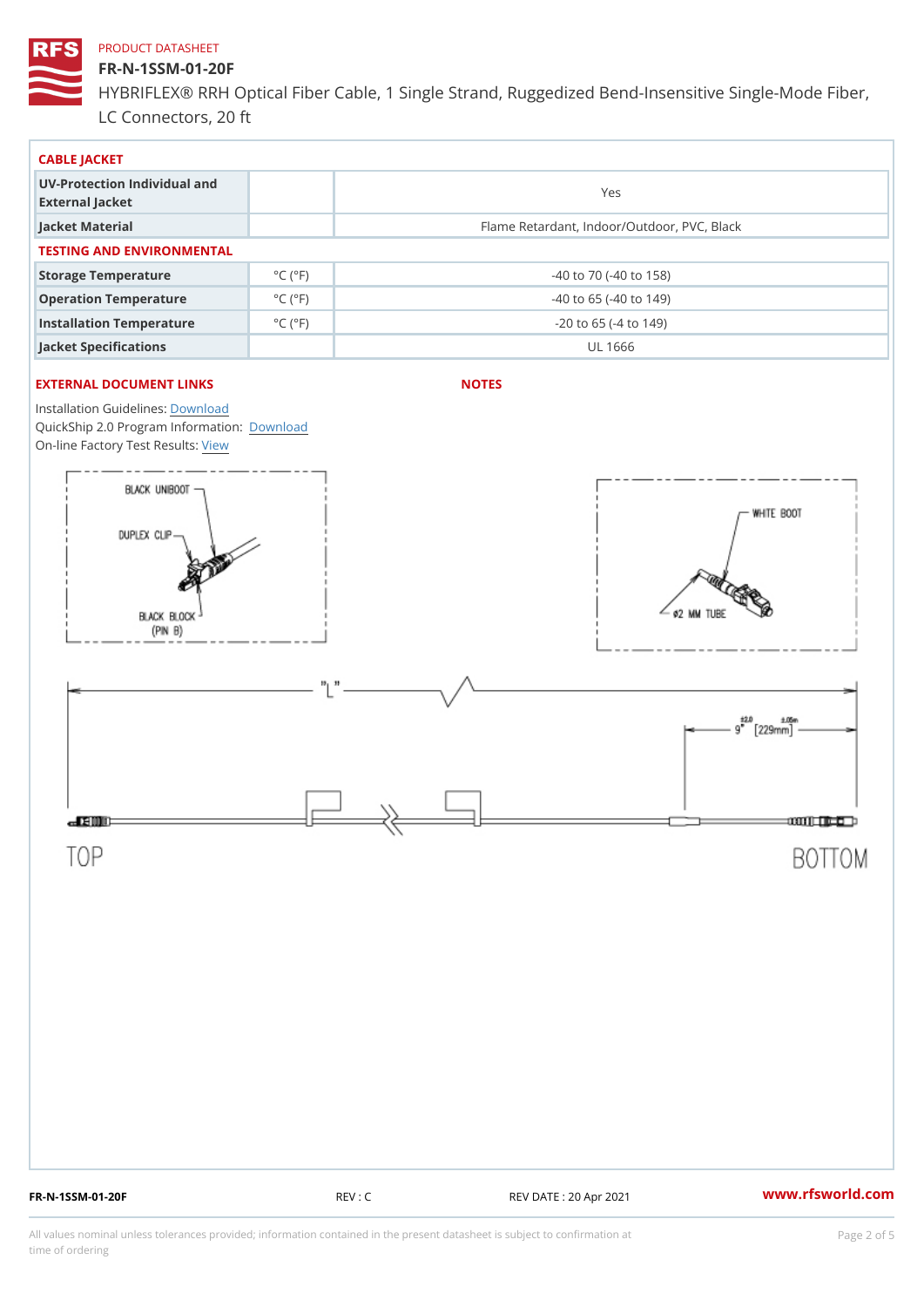#### FR-N-1SSM-01-20F

HYBRIFLEX® RRH Optical Fiber Cable, 1 Single Strand, Ruggedized Be LC Connectors, 20 ft

|            |                            | ADDITIONAL ASSEMBLIES - 1 PAIR SM FIBERDDITIONAL ASSEMBLIES - 2 PAIR SM FIBER |  |
|------------|----------------------------|-------------------------------------------------------------------------------|--|
| Length, ft | Model Number               | Length, ft<br>Model Number                                                    |  |
|            | $FR - N - 1$ SM - 01 - 6 F | $FR - N - 2 SM - 01 - 10 F$<br>10                                             |  |

| F K - N - 1 S M - 0 1 - 6 F  |
|------------------------------|
| FR-N-1SM-01-10F              |
| $FR - N - 1$ S M - 01 - 15 F |
| FR-N-1SM-01-20F              |
| $FR - N - 1 S M - 01 - 30 F$ |
| FR-N-1SM-01-40F              |
| FR-N-1SM-01-50F              |
| FR-N-1SM-01-60F              |
| $FR - N - 1 S M - 01 - 70 F$ |
| $FR - N - 1$ S M - 01 - 80 F |
| FR-N-1SM-01-90F              |
| FR-N-1SM-01-100F             |
|                              |

| Length, ft | Model Number                 |
|------------|------------------------------|
| 10         | FR-N-2SM-01-10F              |
| 20         | $FR - N - 2 S M - 01 - 20 F$ |
| 30         | $FR - N - 2 SM - 01 - 30 F$  |
| 40         | $FR - N - 2 SM - 01 - 40 F$  |
| 50         | $FR - N - 2 SM - 01 - 50 F$  |
| 60         | $FR - N - 2 SM - 01 - 60 F$  |
| 70         | $FR - N - 2 SM - 01 - 70 F$  |
| 80         | $FR - N - 2 SM - 01 - 80 F$  |
| 90         | FR-N-2SM-01-90F              |
| 100        | $FR - N - 2 SM - 01 - 100 F$ |

FR-N-1SSM-01-20F REV : C REV DATE : 20 Apr 2021 [www.](https://www.rfsworld.com)rfsworld.com

All values nominal unless tolerances provided; information contained in the present datasheet is subject to Pcapgeling that i time of ordering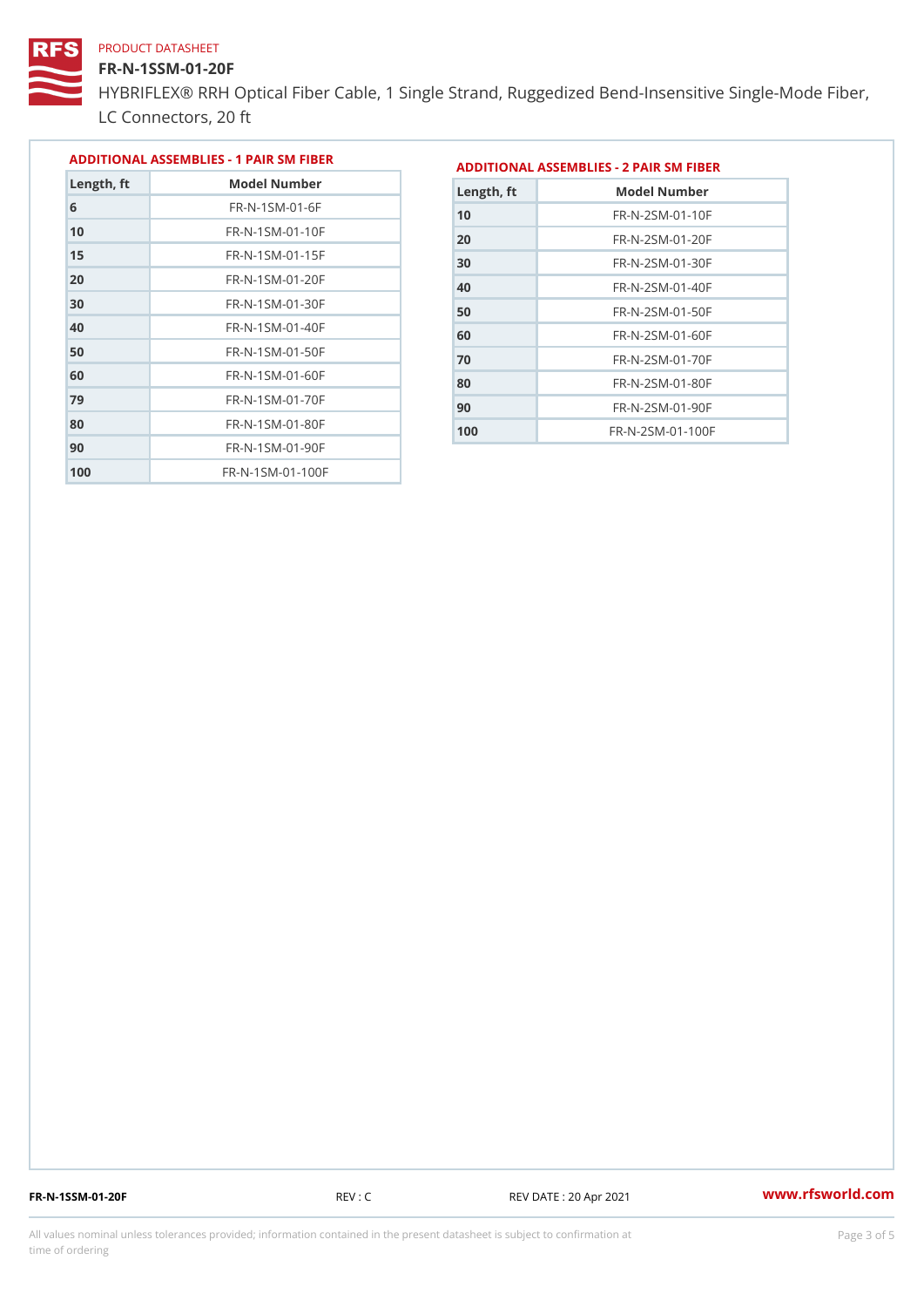## FR-N-1SSM-01-20F

HYBRIFLEX® RRH Optical Fiber Cable, 1 Single Strand, Ruggedized Be LC Connectors, 20 ft

ADDITIONAL ASSEMBLIES - 3 PAIR SM FIBERED DITIONAL ASSEMBLIES - 6 PAIR SM FIBER

| Length, ft     | Model Number                 |
|----------------|------------------------------|
| 3              | $FR - N - 3 S M - 01 - 3 F$  |
| $\overline{4}$ | $FR - N - 3 S M - 01 - 4 F$  |
| 6              | $FR - N - 3 S M - 01 - 6 F$  |
| 8              | $FR - N - 3 S M - 01 - 8 F$  |
| 10             | $FR - N - 3 S M - 01 - 10 F$ |
| 15             | $FR - N - 3 S M - 01 - 15 F$ |
| 20             | $FR - N - 3 S M - 01 - 20 F$ |
| 30             | $FR - N - 3 S M - 01 - 30 F$ |
| 50             | $FR - N - 3 S M - 01 - 50 F$ |

| Model Number<br>Length, ft   |
|------------------------------|
| $FR - N - 6 S M - 01 - 3 F$  |
| $FR - N - 6$ S M - 01 - 4 F  |
| $FR - N - 6 S M - 01 - 6 F$  |
| $FR - N - 6$ S M - 01 - 8 F  |
| $FR - N - 6$ S M - 01 - 10 F |
| $FR - N - 6$ S M - 01 - 15 F |
| $FR - N - 6 SM - 01 - 20 F$  |
| $FR - N - 6$ S M - 01 - 30 F |
| $FR - N - 6 SM - 01 - 40 F$  |
|                              |

#### ADDITIONAL ASSEMBLIES - 12 PAIR SM FIBER

| Length, ft     | Model Number                 |
|----------------|------------------------------|
| 3              | $FR - N - 12SM - 01 - 3F$    |
| $\overline{4}$ | $FR - N - 12SM - 01 - 4F$    |
| 6              | $FR - N - 12$ S M - 01 - 6 F |
| 8              | $FR - N - 12$ S M - 01 - 8 F |
| 10             | FR-N-12SM-01-10F             |
| 15             | FR-N-12SM-01-15F             |
| 20             | FR-N-12SM-01-20F             |
| 30             | FR-N-12SM-01-30F             |

#### ADDITIONAL ASSEMBLIES - 1 STRAND SM FABSDRTIONAL ASSEMBLIES - 2 STRAND SM FIBER

| Length, ft | Model Number                   |
|------------|--------------------------------|
| 10         | $FR - N - 1$ S S M - 01 - 10 F |
| 20         | $FR - N - 1$ S S M - 01 - 20 F |
| 30         | $FR - N - 1$ S S M - 01 - 30 F |
| 40         | $FR - N - 1$ S S M - 01 - 40 F |
| 50         | $FR - N - 1$ S S M - 01 - 50 F |
| 60         | $FR - N - 1$ S S M - 01 - 60 F |
| 70         | FR-N-1SSM-01-70F               |
| 80         | $FR - N - 1$ S S M - 01 - 80 F |
| 90         | $FR - N - 1$ S S M - 01 - 90 F |
| 100        | FR-N-1SSM-01-100F              |

| Length, ft | Model Number                   |
|------------|--------------------------------|
| 10         | FR-N-2SSM-01-10F               |
| 20         | $FR - N - 2 S S M - 01 - 20 F$ |
| 30         | FR-N-2SSM-01-30F               |
| 40         | FR-N-2SSM-01-40F               |
| 50         | FR-N-2SSM-01-50F               |
| 60         | FR-N-2SSM-01-60F               |
| 70         | FR-N-2SSM-01-70F               |
| 80         | FR-N-2SSM-01-80F               |
| 90         | $FR - N - 2 S S M - 01 - 90 F$ |
| 100        | FR-N-2SSM-01-100F              |

FR-N-1SSM-01-20F REV : C REV DATE : 20 Apr 2021 [www.](https://www.rfsworld.com)rfsworld.com

All values nominal unless tolerances provided; information contained in the present datasheet is subject to Pcapgnéig4m ssti time of ordering